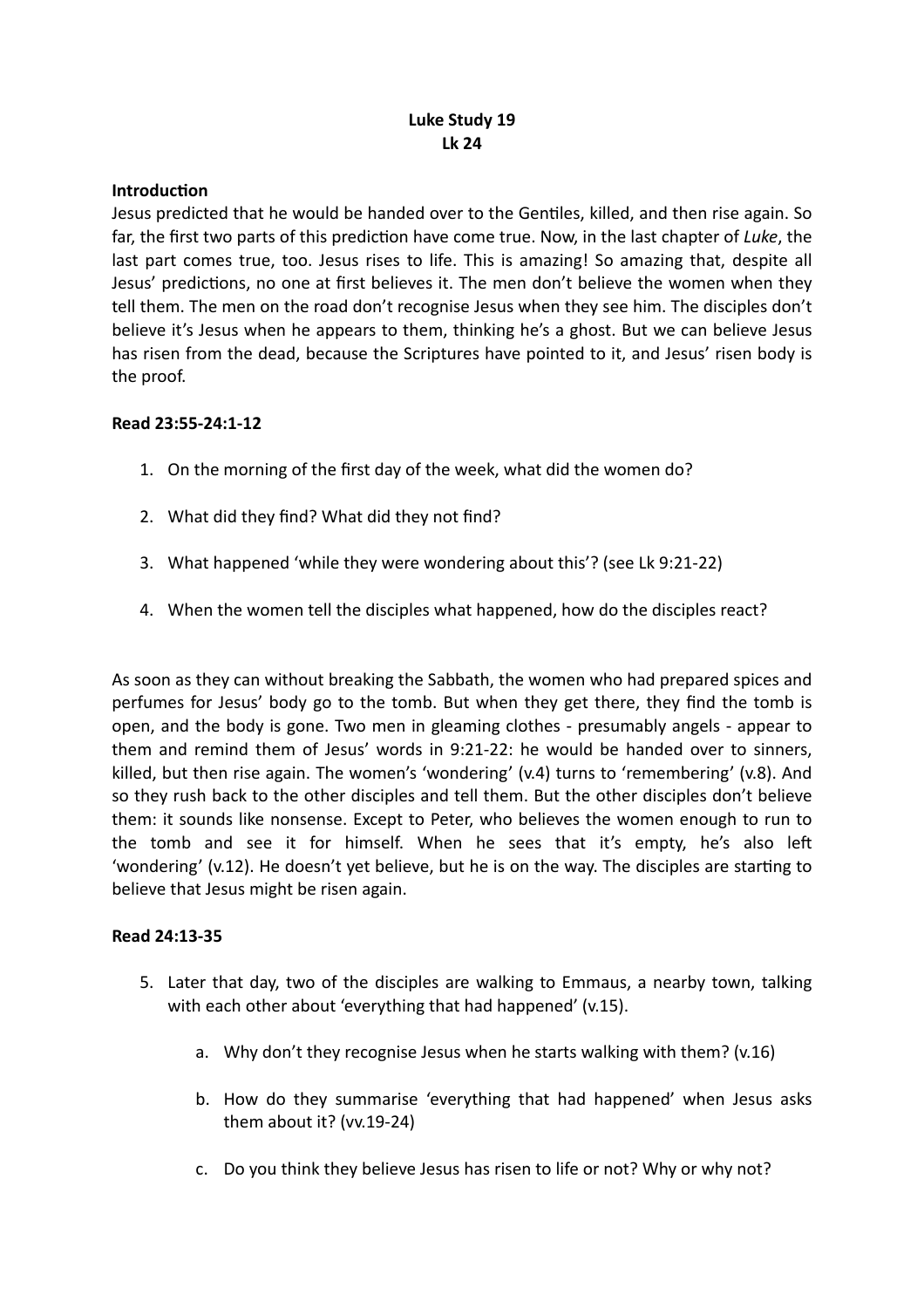- 6. How does Jesus respond to them? (vv.25-27)
- 7. Go back through *Luke* and look at some of the Old Testament passages Jesus has taken people to. How do they teach that the Messiah must suffer and then be glorified?
- 8. What makes the two disciples finally recognise Jesus?
- 9. By the end of the passage, do they believe Jesus has risen to life? Why or why not?

Later that day, two of the disciples are walking to Emmaus, a town near Jerusalem, and talking about everything that had happened over the last few days. When Jesus - who at this point is hiding his identity from them, probably supernaturally - asks them what has been happening, their response is telling. They acknowledge Jesus was a powerful prophet (v.19); they tell how the Jewish leaders had him crucified, but they 'had hoped' he would save Israel (and therefore presumably don't hold that hope anymore) (vv.20-21); and they admit that his body is missing and that some of their women claim to have been told by angels that Jesus is alive (vv.22-24). But they fall short of full faith that Jesus is raised. They are still at the wondering (or 'amazed,' v.22) stage of the other disciples: confused, and clearly seeing something is going on, but not yet believing.

Jesus - still in disguise - rebukes them for their unbelief. They should know from the Scriptures that Jesus would definitely rise again. And when Jesus teaches them, their 'hearts burn within them' as they see their Bible (our Old Testament) really does teach that the Messiah must die and rise again. When Jesus shows himself to them over a meal they're convinced: they believe Jesus has risen. When they go back to Jerusalem and see the other disciples, that is confirmed: Peter has now seen Jesus alive. The combination of seeing him both in the Bible and in person has convinced them that the resurrection really has happened.

Having said that, the idea of a raised physical Jesus still takes some getting used to, as the last scene makes clear.

### **Read 24:36-51**

- 10. What happens while the disciples are 'still talking about this'?
- 11. How do the disciples react?
- 12. How does Jesus deal with their reaction? What reasons does he give them to think he really has risen from the dead?
- 13. What new mission does Jesus give the disciples?